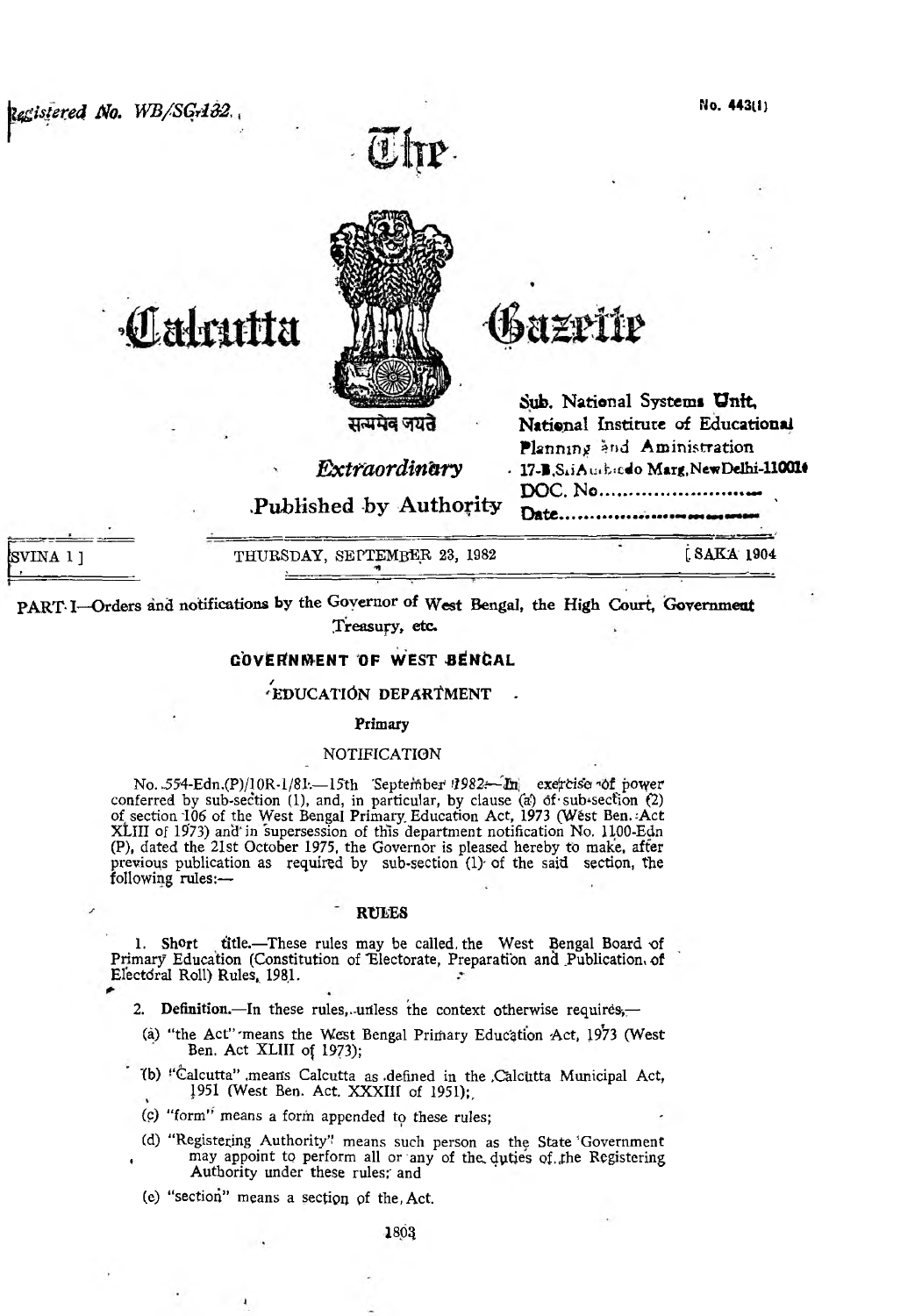[PART

3. Constitution of electorate.—The electorate for election of members of the Board—

/

- (i) under clause (c) of section 4, shall cosistofthe teachers of Junior Basic Training Institutions;
- (ii) under clause (d) of section 4, shall consist of the members of Primary School Councils, who are representatives of primary school teachers m the Primary School Council of the concerned Division;
- (iii) under clause fe) of section 4, shall' consist of the members of the Calcutta Primary School Council who are representatives of primary school teachers in the Calcutta Primary School Council;
- (iv) under clause (f) of section 4, shall consist of the Councillors of the Calcutta Corporation;
- (v) under clause (g) of section 4. shall consist of the Commissioners of municipalities of the concerned Division;
- (vi) under clause (h) of section 4, shall consist of the members of the Zilla Parishads of the concerned Division;
- (vii) under clause (i) of section 4, shall consist of the members of the West Bengal Legislative Assembly.

4. Electoral roll.—The names of all persons constituting the electorates under clauses (i) to (vii) of-rule 3, shall be included in the respective electoral roll.

5. Preparation of electoral roll.—(1) The electoral roll shall be prepared by the Registering Authority in such form and in such language or languages as the State Government may direct.

(2) (i) The electoral roll shall be prepared in separate two parts, one part being, allotted to each district including Calcutta as a district:

Provided that the part for each district shall be divided into as many sections as are required under clauses (i) to (vi) of rule 3:

Provided further that the electoral roll under clause (vii) of rule 3 shall not be divided into parts;

(ii) the names in each part shall be arranged alphabetically and numbered consecutively;

(iii) the parts referred to in clauses (i) and (ii) shall be prepared with reference to a particular date to be fixed by the State Government in this behalf and shall contain the names of such persons only as are, on that date, eligible under these rules'for being included therein.

6. Employment of agents by the Registering Authority.—For the purpose of preparing the electoral roll, the Registering Authority may employ such agents as he thinks fit.

7. Publication of draft electoral roll.—The draft electoral roll shall be published by the Registering Authority in the following manner, namely:-

- (a) the part of the electoral roll for each district including Calcutta shall be published at the office of the District Inspector of Schools (Primary Education) of that district;
- (b) a copy of the complete electoral roll shall be published at the office of the—
	- (1) Registering Authority.
	- (2) Returning Officer.

Explanation.—In this rule "Returning Officer" means -the Director^ of Primary Education, West Bengal, and includes any person for the time being performing the duties of the Director of Primary Education.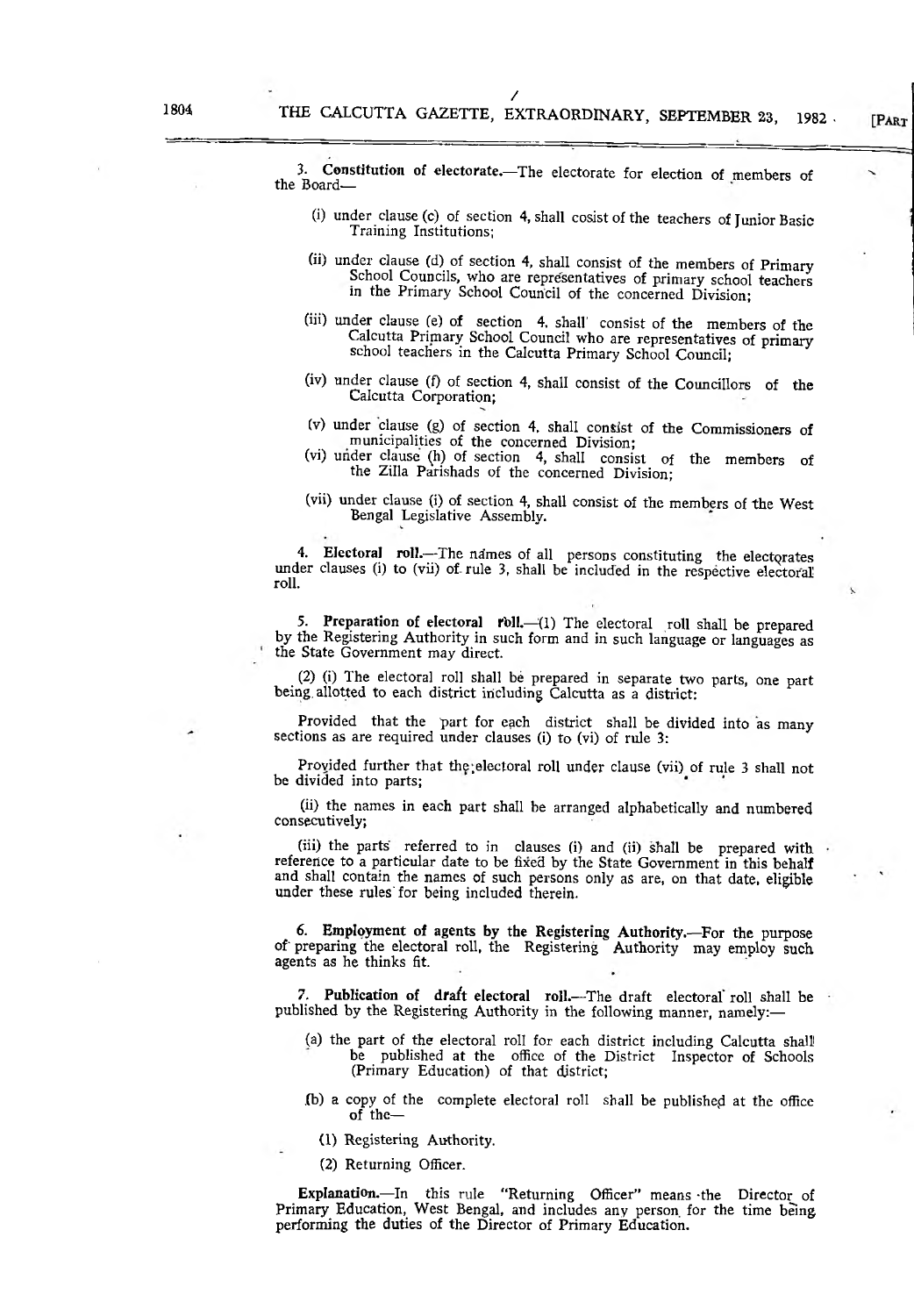8. Notice inviting claims and objections.-(1) A notice in Form I shall be published along with each part of the draft electoral roll or the complete draft electoral roll, as the case may be, published under rule 7, specifying the Registering Authority to whom and the period referred to in sub-rule  $(1)$  of xule 9 within which, claims for inclusion of name in the electoral roll or objections to the inclusion of any name or other entry therein, are to be preferred.

(2) All such claims and objections shall be addressed to the Registering Authority specified, in the notice and sent to him by registered post

9. Claims and objections when and how to be made.—(1) All claims for inclusion of any name in the electoral roll and all objections to the inclusion of any name or other entries therein shall be made in Forms II and III respectively within fifteen days from the date of publication of the draft electoral roll under rule 7.

(2) No claim or objection shall be entertained by the Registering Authority, if received after the time referred to in sub-rule(l).

10. Particulars regarding claims, and objections.—(1) A claim for the inclusion of any name in the draft electoral roll must be signed by the person, who desires his name to be so included.

(2) Where objection is made to the inclusion in the'draft electoral roll of the name of any person or any other entry, such objection shall contain in respect of such person or entry, as the case may be, ail particulars entered in the electoral roll.

(3) No person other than one, whose name is included in the draft electoral roll, shall be eligible to prefer any objection to the inclusion of any name or any other entry in the said roll.

11. Making of correction in the draft electoral roll.--(1) The Registering Authority or the agent employed by him under rule 6 may, on receipt of such claims and objections within the period specified in sub-rule (1) of rule 9, make corrections which he considers necessary for the preparation of the complete and accurate electoral roll.

(2). The Registering Authority shall, upon receipt of such application, serve on each of the persons affected by the application a notice specifying the correction, which is proposed to be made arid the place where and the time when objections to the proposed corrections shall be heard:

Provided that no such notice shall be served where the Registering Authority is satisfied that the application for correction shall be granted or where the application is one for the correction of a clerical or printing error.

12. Register of claims and objections.—A register of all claims and objections shall be maintained by the Registering Authority.

/ 13. Notice regarding claims and objections when to be given.—(1) Subject to the provisions of sub-rule (2) and except in a case where the Registering Authority is satisfied as to the validity of an objection, every person whose application is received within the specified time shall be served with a notice in Form IV by the Registering Authority specifying the place where and the time when his claim or objection shall be heard and directing him to be present with such evidence as he may wish to adduce.

 $(2)$  When objection is made by any person to the inclusion of the name of any other person in the draft electoral roll, the Registering Authority shall, except where he is satisfied as to the validity of the objection, serve on such other person a notice in Form V giving the grounds on which the inclusion of the name has been objected to and^ requiring such person to attend the hearing at the time and place specified in 'the notice either personally or through a duly authorised agent.

14. Servicc of notice.—Every notice issued by the Registering Authority shall be sent by registered post.

J.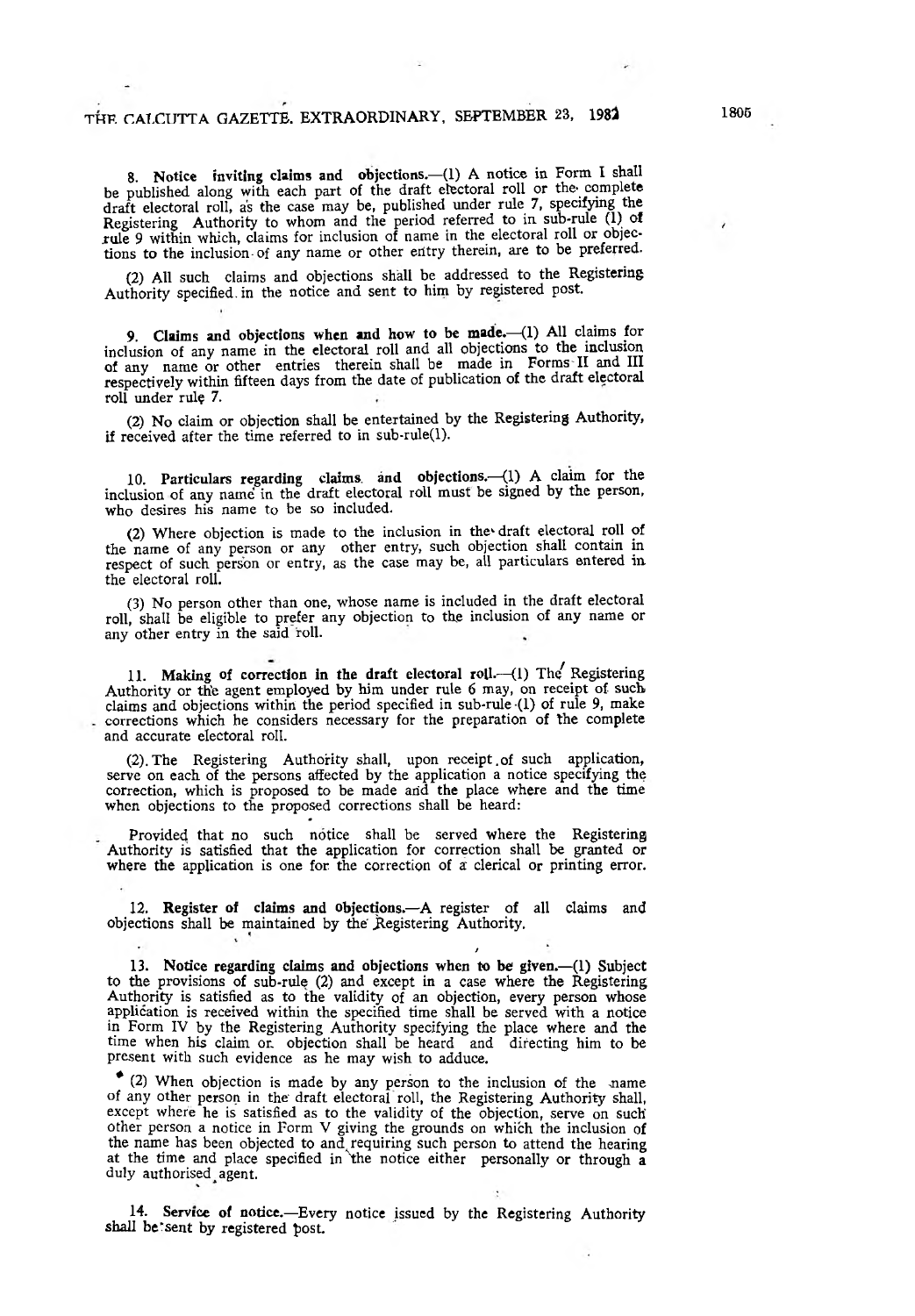[PART I

*15'.* Inquiry into claims and objections by the .Registering Authority.— (i) At the time fixed for hearing, the Registering Authority shall-hold a summary enquiry into the claim or objection preferred and shall record his decision thereon and shall, also after considering the objection that may be preferred, decide any application for correction of the electoral roll.

(2) For the purpose of an enquiry under this rule, the draft electoral roll ptibiished funder rule *J ,* shall be pfesumed to be cdmplete and correct until the contrary is proved by the person challenging its correctness.

(3) No party shall have any right to be represented by a legal practitioner in any proceeding under these rules.

16. Decision di the Registering Authority regarding claims and objections to be final.—(1) The decision of the Registering Authority under rule  $\cdot$ 15 as regards claims and objections shall be final and the Registering Authority shall thereupon cause the draft electoral roll to be amended in accordance .with such decision.

(2) The Registering. Authority may- also of his owri motion correct any misspelling which he may discover' in the draft electoral roll.

17. Final publication of the draft electoral roll.—The draft electoral roll with the revisions, if any, made under the foregoing rule shall be published in the mnaner specified in rule 7, and it shall come into force from the date of such publication arid shall remain in force for a period of two . years, after which a fresh electoral roll shall be prepared in accordance with these rules:

Provided that the State Government direct the preparation of a fresh electoral roll in accordance with these rules at any time before the expiry of the said period of two years.

18. Amendment 'after final publication.-(1) Notwithstanding anything contained in these rules, any person may, after the final publication of the electoral roll under rule 17, apply to the Registering Authority for amendment of such roll.

(2) Where any such application is made for the correction of any entry in the 'electoral Troll and 'the Registering Authority is satisfied that the entry sought to be corrected relates to the applicant and is erroneous or defective in any particular, -he' shall correct the entry or remove the defect and "cause the electoral roll to be amended accordingly, and the Registering Authority may also of his own motion make any such correction in the electoral roll.

(3) Where any application is made for amendment of the electoral roll by inclusion of the name of the applicant, the Registering Authority shall, on payment by the applicant of a fee of rupees ten, make, subject to any direction issued- by the State Government in this behalf, such enquiry as he thinks fit and shall, if satisfied as to the validity of the applicant's, claim, amend' the  $\lambda$ electoral roll or cause it to be amended accordingly..

(4) All amendments made under sub-rules (2) and (3) shall be published in the office of the Registering Authority and shall, from the date of such publication, be deemed to have come into force, and shall remain. in-force till a fresh electoral roll is prepared.

19. Custody and preservation of the clectoral roll, etc.—(1) The papers mentioned in the first column of the Schedule to these rules, shall be preserved in the custody of the official mentioned in the second column and for the peticd specified in the third column thereof.

(2) Any person shall have a right to inspect fhe election papers mentioned in the Schedule and to get attested copies thereof on payment of a fee of rupees ten.

20. Interpretation in case of doubt.—If any question arises as to the interpretation of these rules it shall be referred to the State .Government in the Education Department for a decision and such decision shall be final.

*I*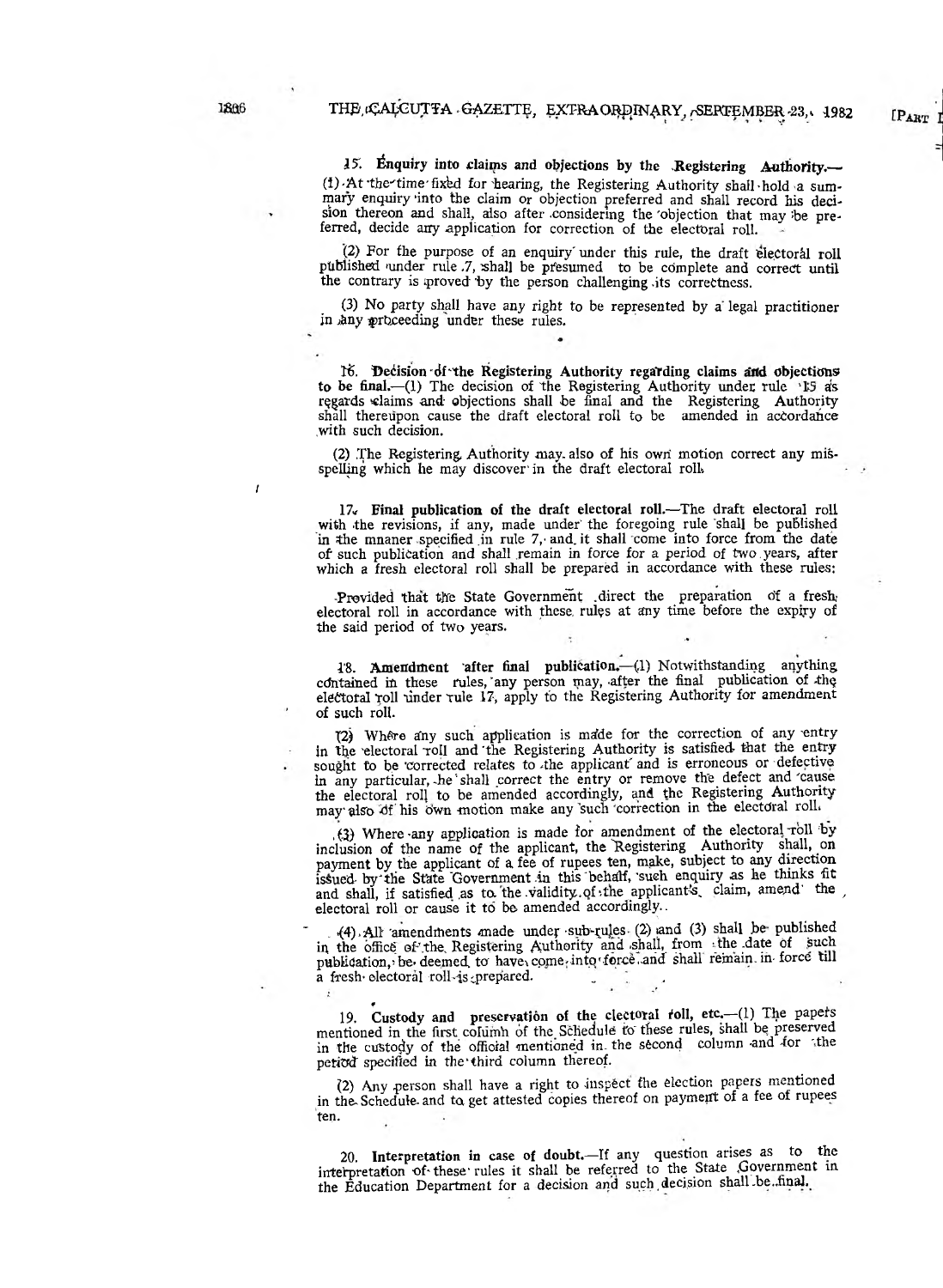#### FORM'I.

# ELECTION TO THE WEST BENGAL BOARD OF PRIMARY EDUCATION

#### **NOTICE**

## (See rule 8.)

Electoral Roll for the electorate comprising of teachers of Junior Basio<br>Training Institutions/Teacher representatives of Primary School Councils Councillors of Calcutta Corporation/Gommissioners of Municipalities/<br>members of Zilla Parishads/members of Legislative Assembly for the district-

A draft list of voters included in this part of the electoral roll is published A data here of voters included in this part distinct electoral for as published<br>herewith for general information. All claims for inclusion of name in this<br>electoral roll and all objections to the inclusion of any name or o 

All claims and objections shall be sent by registered post to the Authority and at the address specified below.

Authority and address:

Registering Authority

Address-

Registering Authority.

# FORM II

# ELECTION TO THE WEST BENGAL BOARD OF PRIMARY EDUCATION [See rule  $9(1).$ ]

Electorate comprising of teachers of Junior Basic Training Institutions/<br>Teacher representatives of Primary School Councils/Councillors of<br>Calcutta Corporation/Commissioners of Municipalities/members of Züla Parishads/members of Legislative Assembly.

in support of which the claimant submits with this claim the following 

\*The name, as it should appear in the electoral roll,

## **DECLÁRATION**

The above particulars are true and correct in all respects.

Signature of claimant.................................

(Name in full of the claimant)

٩Ņ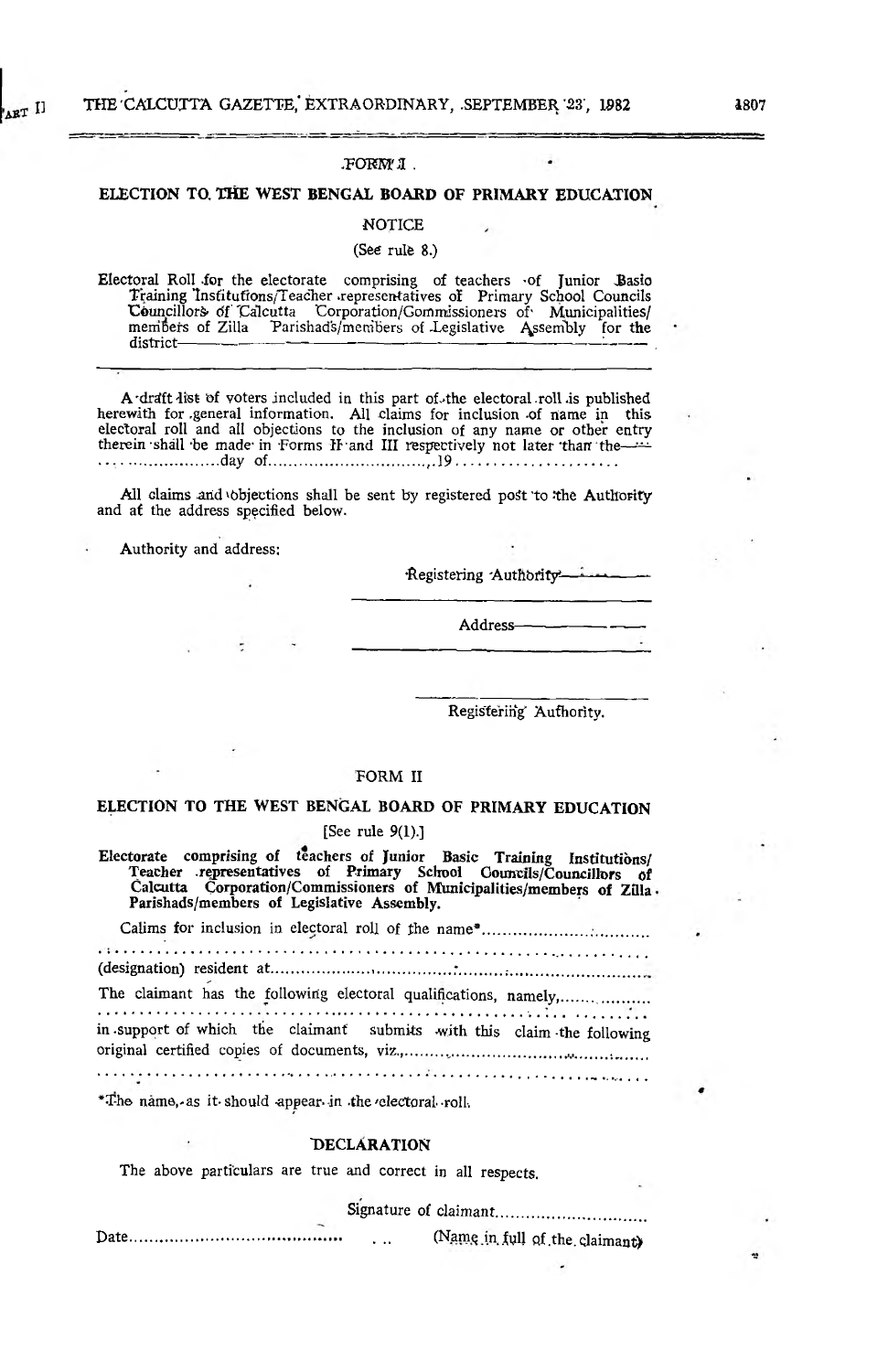>1

#### FORM III

# .ELECTION TO THE WEST BENGAL BOARD OF PRIMARY EDUCATION

# [See rule  $9(1).$ ]

Electorate comprising teachers of Junior Basic Training Institutions/Teachex representatives of Primary School Councils/Councillors of Calcutta representatives of Primary School Councils/Councillors of Calcutta<br>Corporation/Commissioners of Municipalities/members of Zilla Parishads/ members of Legislative Assembly.

I hereby give you notice that I object to the inclusion of the name of\*....... ......................................... -the entry................................... in the elefptoral roll of the electorate mentioned aboVe as serial No....................in the electoral rolls of ......... ................................................ district.................... ...............................................

The grounds of my objection are.............................................. in respect of which I submit with this objection the following original/certified copies of the documents, namely:—

I declare- this objection to be true to my knowledge and information.

Date: Signature of the objector.

Particulars of the objector: entered in the electoral roll of the above district

. . **. .** . . . . . . . . . .

*t*

(present address)

\*The name, as it appears in the electorall roll.

## FORM IV

# ELECTION TO THE WEST BENGAL BOARD OF PRIMARY EDUCATION

Notice

# [See rule, 13 (1).]^

To ...........................................' ..........................................■\*

 $\mathcal{A}^{(k+1)}$  , as a set You are, hereby informed that your claim/objection in respect of the electoral roll of the electorate for the election df.................................................. will^be heard at ................^............................ ...(place) at .......................... ............ o'clock bn .................................day of ..........................................a n d .......... you are directed to be present at the hearing with such evidence as you may wish to adduce.

Registering Authority

Date .............................. ............................... -V,,,,. ....

יַ זַחֲם־ יי אַ אִי